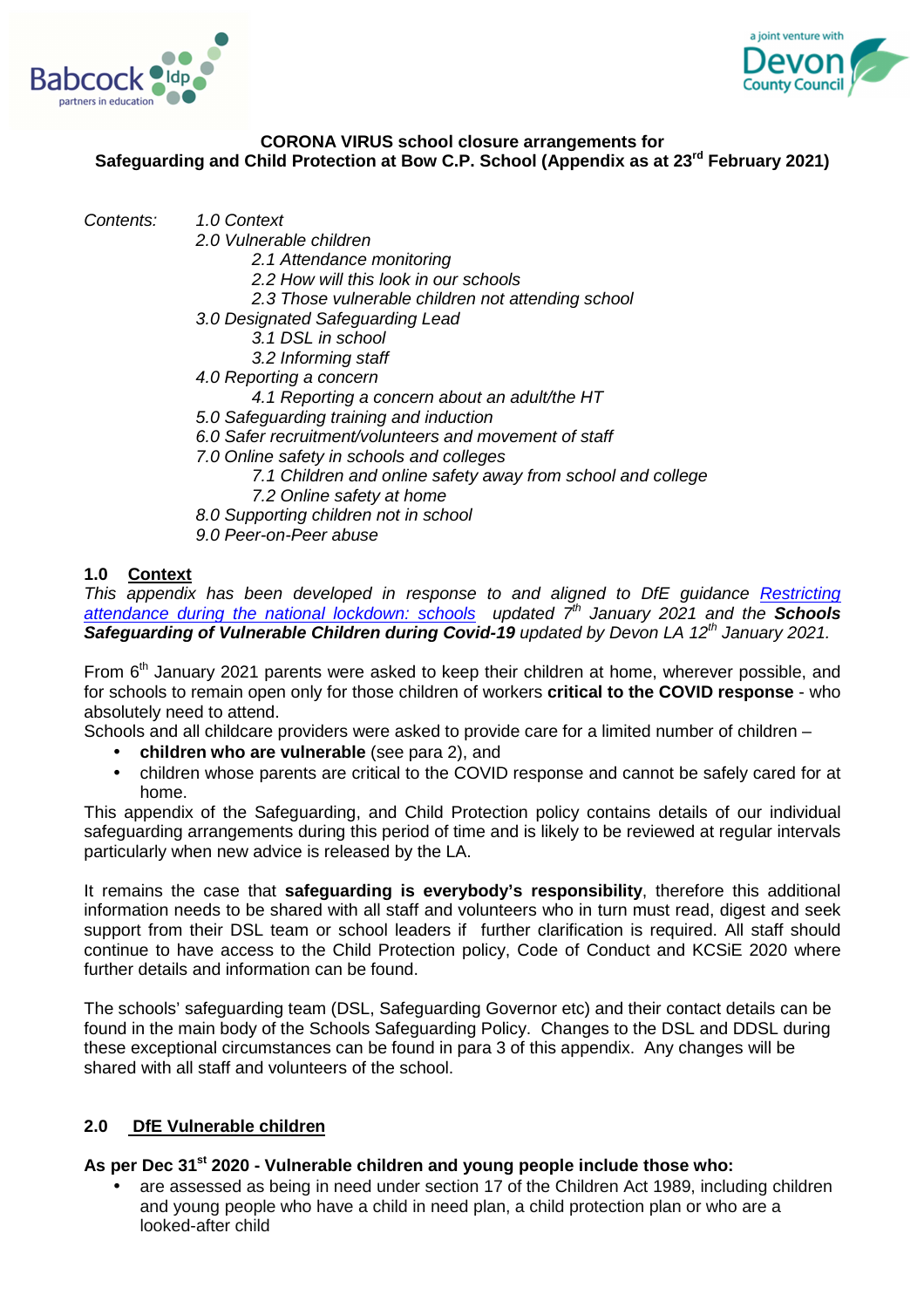- have an education, health and care (EHC) plan
- have been identified as otherwise vulnerable by educational providers or local authorities (including children's social care services), and who could therefore benefit from continued full-time attendance, this might include:
	- o children and young people on the edge of receiving support from children's social care services or in the process of being referred to children's services
	- o adopted children or children on a special guardianship order
	- o those at risk of becoming NEET ('not in employment, education or training')
	- o those living in temporary accommodation
	- o those who are young carers
	- o those who may have difficulty engaging with remote education at home (for example due to a lack of devices or quiet space to study)
	- o care leavers
	- o others at the provider and local authority's discretion including pupils and students who need to attend to receive support or manage risks to their mental health

School leaders must also consider the health, safety and wellbeing of staff and all other children attending the setting. If a child is unwell, or showing the symptoms of Coronavirus (as defined by current government guidelines) or the school has information that parents are not following current government guidelines they will expect the child to remain at home and offer provision and support remotely informing relevant partner agencies. This will include establishing regular contact with the family until such time as they have adhered to guidelines enabling the now well or symptom free child to return to school. Leaders will use their professional discretion, working with any partner agencies and LA officers should other exceptional circumstances exist whereby a child compromises the health, wellbeing or safety of staff or other children.

Bow C.P. School will continue to work with and support children's social workers to help protect vulnerable children. This includes working with and supporting children's social workers and the local authority virtual school head (VSH) for looked-after and previously looked-after children. If current plans and support packages exist for these pupils the school will continue to provide for these as best as possible in conjunction with the relevant agencies. The lead person for this will be: Mrs Alison Gillard working with the Headteacher, Mrs Lesley Hodgson.

There is an expectation that vulnerable children who have a social worker will attend an education setting, so long as they do not have underlying health conditions that put them at risk. In circumstances where a parent does not want to bring their child to an education setting, and their child is considered vulnerable, the social worker and school will explore the reasons for this directly with the parent. Where parents are concerned about the risk of the child contracting CORONAVIRUS, Bow C.P. School or the social worker will talk through these anxieties with the parent/carer following the advice set out by Public Health England. We will encourage our vulnerable children and young people to attend school, including remotely if needed.

# **2.1 Recording attendance**

All schools should continue to record attendance in the register. Schools should follow up on absences of the pupils who are expected to be in school, but where a parent wishes for their child to be absent, it is expected that schools will authorise the absence during this national lockdown period. Absence will not be penalised.

Where schools grant a leave of absence to a vulnerable child or young person they should still speak to parents and carers, and social workers (where applicable) to explore the reasons for this and any concerns raised. The discussions should focus on the welfare of the child or young person and ensuring that the child or young person is able to access appropriate education and support while they are at home.

### **2.2 Children deemed vulnerable pupils** (Definition)

All schools and colleges are expected to allow and strongly encourage vulnerable children and young people to attend. Parents or carers of vulnerable children and young people are strongly encouraged to take up the place.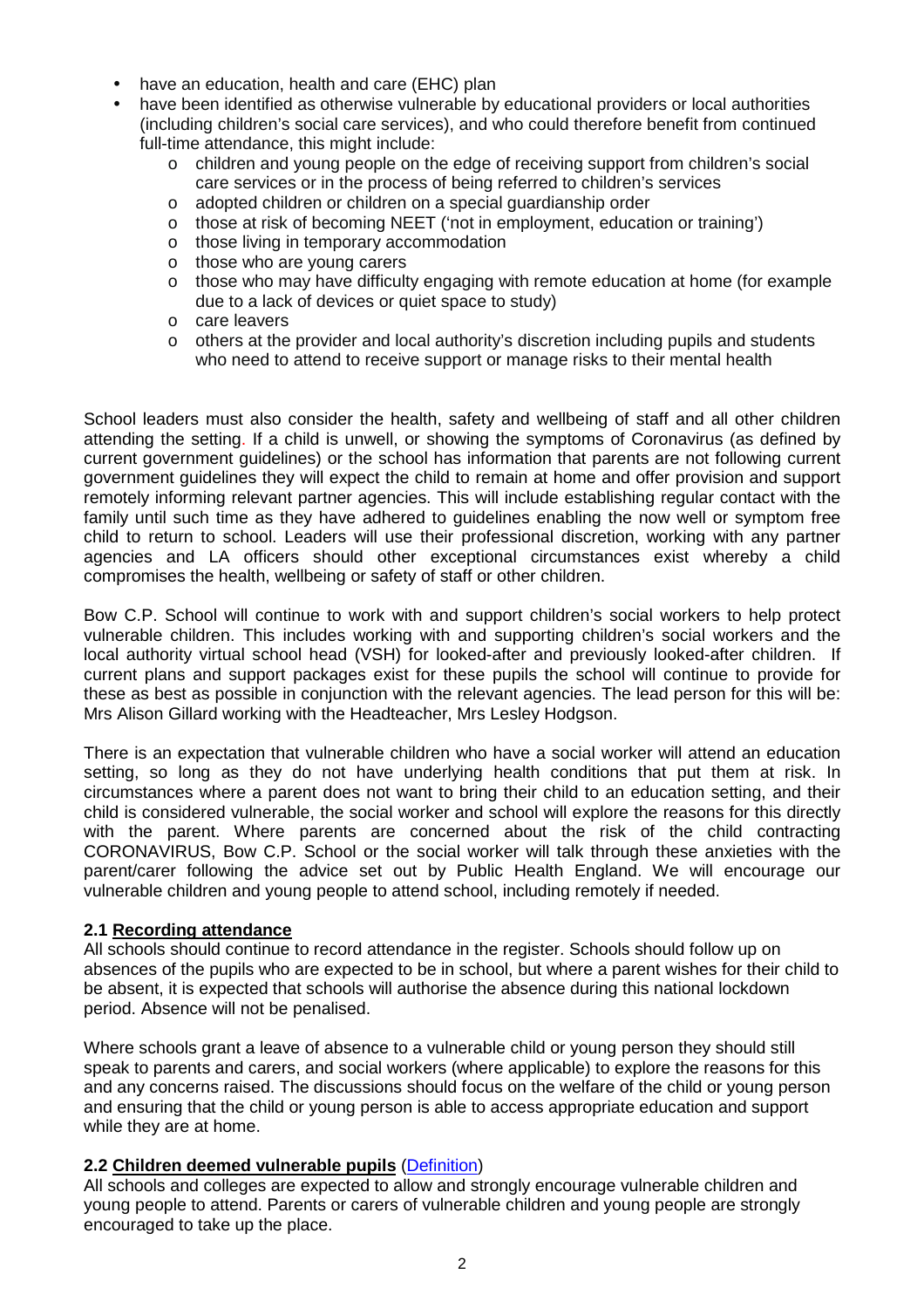As vulnerable children are still expected to attend school full-time, they should not be marked as Code X unless they are shielding, self-isolating or quarantining in accordance with Public Health England / Government advice. If the parent of a vulnerable child wishes their child to be absent, the parent should let the school know. It is expected that schools will grant applications for leave of absence given the exceptional circumstances. This should be recorded as Code C (leave of absence authorised by the school) unless another authorised absence code is more applicable.

If the setting feel that the child is at risk, or other welfare concerns exist, then the school must escalate their concerns appropriately to other agencies.

### **2.3 Children of critical workers**

Parents whose work is critical to the coronavirus (COVID-19) and EU transition response include those who work in health and social care and in other key sectors outlined in DfE guidance. This group includes pupils where at least one parent or carer is a critical worker and whilst the expectation is that children will be kept at home if they can, the pupil may go to school or college if required. Schools should speak to parents to identify children of critical workers who need to go to school, and on which day or days a place is needed. Schools should use Code X on days or half days when a place is not required, or on any occasion when the child is self-isolating or quarantining because of coronavirus (COVID-19).

However, where the child of a critical worker is expected to attend a session and does not do so, the school should record the absence as Code C (leave of absence authorised by the school) unless another authorised absence code is more applicable.

#### **2.4 Pupils who are not defined as vulnerable or critical worker children as above**

All pupils who are not eligible to be in school should be marked as Code X. They are not attending because they are following public health advice.

Children or young people who are clinically extremely vulnerable are advised not to attend school at this time. (Guidance) Pupils following this guidance should receive Code X. However if it is agreed that a pupil in this category should attend school, then normal attendance and or Code C marks (unless another authorised absence code is more applicable) should be used.

#### **3.0 Designated Safeguarding Lead (DSL)**

Bow C.P. School has a Designated Safeguarding Lead (DSL) and three Deputy DSLs. During this extra ordinary situation their contact details remain as shown on the main Safeguarding document.

#### **3.1 DSL cover in school**

The optimal scenario is to have a trained DSL (or deputy) available on site. Where this is not the case a trained DSL (or deputy) will be available to be contacted via phone or online video - for example when working from home. Where a trained DSL (or deputy) is not on site, in addition to the above, a senior leader will assume responsibility for co-ordinating safeguarding on site. This might include updating and managing access to child protection records and liaising with the offsite DSL (or deputy) and as required liaising with children's social workers where they require access to children in need and/or to carry out statutory assessments at the school or college.

#### **3.2 Informing staff**

It is important that all school staff and volunteers have access to a trained DSL (or deputy), or the named school leader, Bow C.P. School will inform all staff and volunteers of changes to the details above.

Therefore, each day staff on site will be made aware of who that person is and how to speak to them. The DSL will continue to engage with social workers and attend all multi-agency meetings, which can be done remotely or seek support and liaise with Early Help professionals.

Any changes to the DSL on duty will also be shared with those staff working from home via email. School will also have a daily information board sharing the DSL and safeguarding contacts for the day for all staff working on site.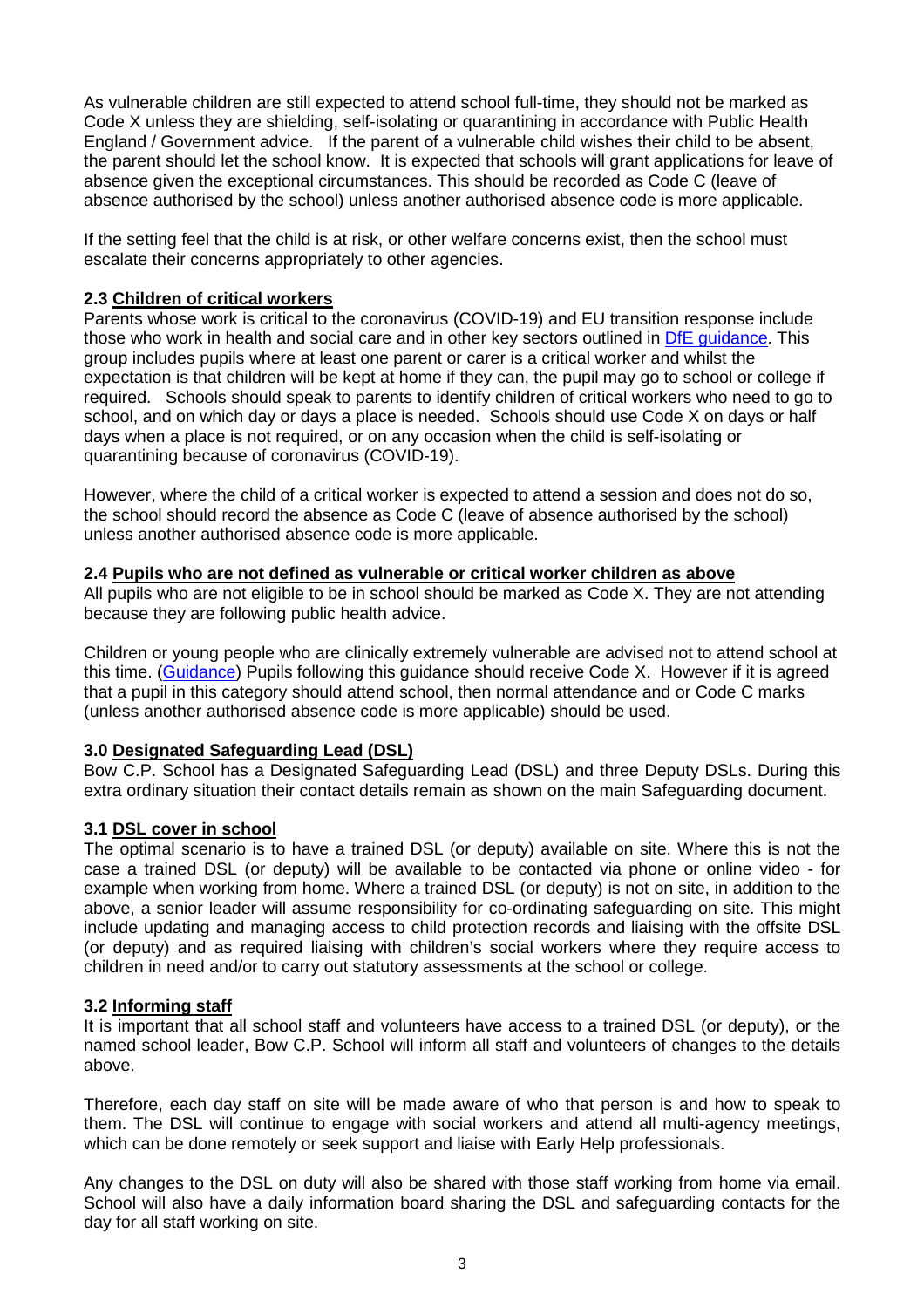Any changes to the Safeguarding team details will also be shared with Babcock LDP and Devon County Council.

### **4.0 Reporting a concern**

Where staff have a concern about a child, they should continue to follow the process outlined in the school Safeguarding Policy which can be done remotely via email or through telephone. In the unlikely event that a member of staff cannot access any electronic system from home, they should email the Designated Safeguarding Lead, Headteacher or Safeguarding contact. This will ensure that the concern is received. Staff are reminded of the need to report any concern immediately and without delay. All staff should refresh themselves of the contact details for their local children's social care service. Tel: 0345 600 0388

## **4.1 Reporting a concern about an adult/the HT**

Where staff are concerned about an adult working with children in the school, they should report the concern to the Headteacher. If there is a requirement to make a notification to the Headteacher whilst away from school, this should be done verbally and followed up with an email to the Headteacher immediately.

Concerns around the Headteacher should be directed to the Chair of Governors: Mr Tony Neal

## **5.0 Safeguarding training and induction**

DSL training will continue to be available virtually, therefore it is important that any staff that are acting within a DSL or DDSL capacity undertakes appropriate level of training. All school staff must continue to have safeguarding training and have read part 1 of Keeping Children Safe in Education (2020), DSLs should ensure they communicate with staff any new local arrangements, so they know what to do if they are worried about a child. This should be achieved through emails and similar electronic means.

Where new staff or volunteers are recruited they will continue to be provided with a safeguarding induction (as identified in our safer recruitment policy/induction policy).

### **6.0 Safer recruitment/volunteers and movement of staff**

It remains essential that people who are unsuitable are not allowed to enter the children's workforce or gain access to children. When recruiting new staff, Bow C.P. School will continue to follow the relevant safer recruitment processes for their setting, including, as appropriate, relevant sections in part 3 of Keeping Children Safe in Education (2020) (KCSIE).

In response to CORONAVIRUS, the Disclosure and Barring Service (DBS) has made changes to its guidance on standard and enhanced DBS ID checking to minimise the need for face-to-face contact. Where Bow C.P. School are utilising volunteers, we will continue to follow the checking and risk assessment process as set out in paragraphs 183 -188 of KCSIE. Under **no circumstances** will a volunteer who has not been checked be left unsupervised or allowed to work in regulated activity. Bow C.P. School will continue to follow the legal duty to refer to the DBS anyone who has harmed or poses a risk of harm to a child or vulnerable adult. Full details can be found at paragraph 179 of KCSIE. Bow C.P. School will continue to consider and make referrals to the Teaching Regulation Agency (TRA) as per paragraph 182 of KCSIE and the TRA's 'Teacher misconduct advice for making a referral. During the coronavirus period all referrals should be made by emailing Misconduct.Teacher@education.gov.uk Whilst acknowledging the challenge of the current National emergency, it is essential from a safeguarding perspective that any school is aware, on any given day, which staff/volunteers will be in the school or college, and that appropriate checks have been carried out, especially for anyone engaging in regulated activity. As such, Bow C.P. School will continue to keep the single central record (SCR) up to date as outlined in paragraphs 164 to 173 in KCSIE.

Where movement of staff within a Federation or Trust to a school that is not their normal place of work is required, schools should seek assurance from the Multi-Academy Trust or Federation HR Manager or equivalent Senior Leader that the member of staff has received appropriate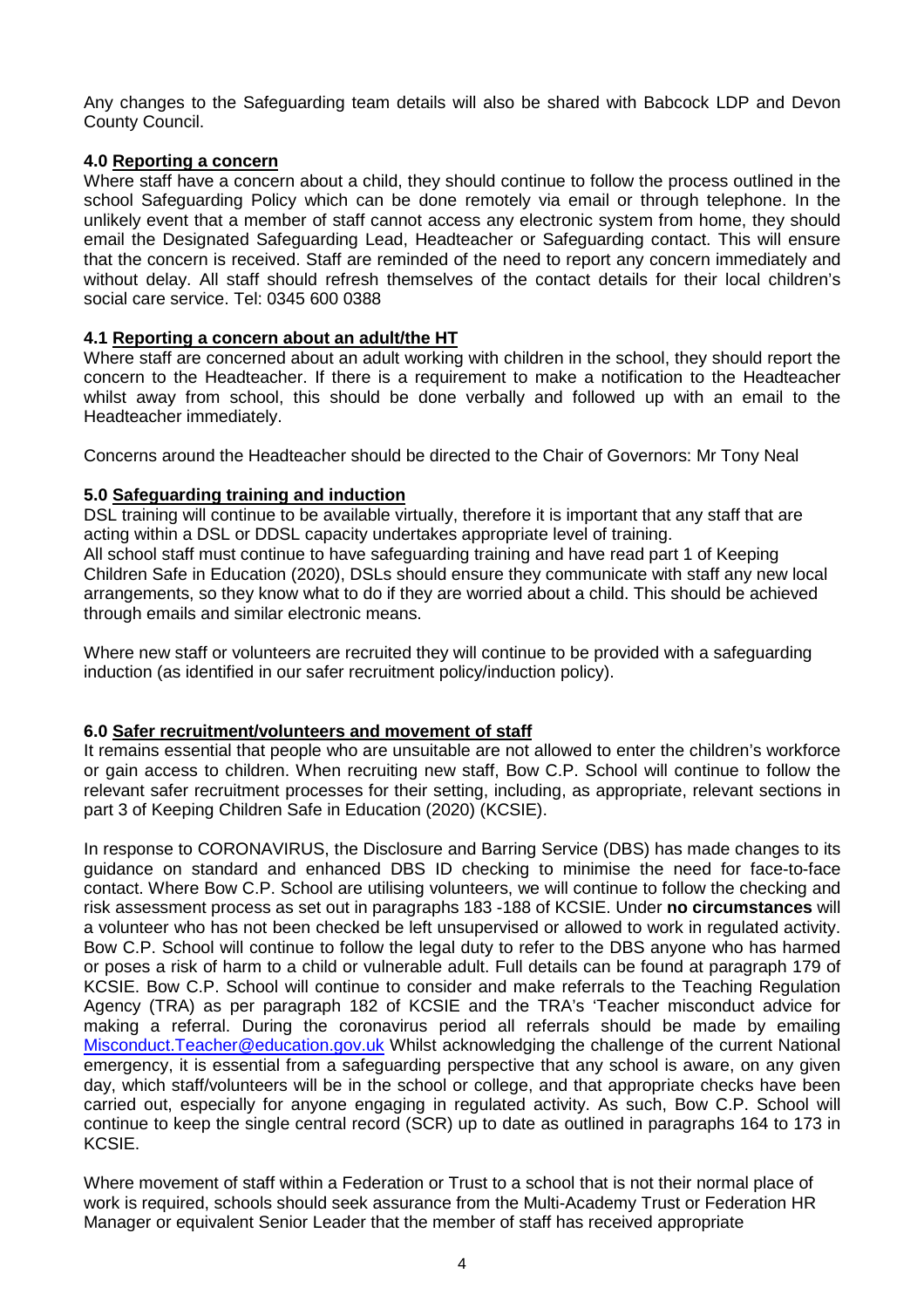safeguarding training and all pre-employment safeguarding requirements are in place. They should be identified as a visitor and do not need to be recorded within the SCR.

Upon arrival, they must have access to a copy of the receiving setting's child protection policy, confirmation of local processes and confirmation of DSL arrangements and contact details.

## **7.0 Online safety in schools and colleges**

Bow C.P. School will continue to provide a safe environment, including online. This includes the use of an online filtering system. Where students are using computers in school, appropriate supervision will be in place.

## **7.1 Children and online safety away from school and college**

It is important that all staff who interact with children, including online, continue to look out for signs a child may be at risk or suffering abuse. Any such concerns should be dealt with as per the Child Protection Policy and where appropriate referrals should still be made to children's social care and as required, to the police. Online teaching should follow the same principles as set out in the code of conduct.

Bow C.P. School will ensure any use of online learning tools and systems is in line with privacy and data protection/GDPR requirements. Below are some things to consider when delivering virtual lessons, especially where webcams are involved:

- No 1:1s, groups only, unless as a result of risk assessments confirmed with the Headteacher.
- Staff and children must wear suitable clothing, as should anyone else in the household.
- Any computers used should be in appropriate areas be mindful of picture in backgrounds.
- The live class should be recorded so that if any issues were to arise, the video can be reviewed.
- Live classes should be kept to a reasonable length of time, or the streaming may prevent the family 'getting on' with their day.
- Language must be professional and appropriate, including any family members in the background.
- Staff must only use platforms agreed by school leaders
- Staff should record the length, time, date and attendance of any sessions held.

# **7.2 Online safety at home**

School will continue to support parents, sharing online safety information, websites and resources for them to utilise on the school website and in school communications and updates. E.g. links to CEOPs, ThinkUKnow.

### **8.0 Supporting children not in school**

Bow C.P. School is committed to ensuring the safety and wellbeing of all its children. Where the DSL has identified a child to be on the edge of social care support, or who would normally receive pastoral-type support in school, they should ensure that a robust communication plan is in place for that child or young person. Details of this plan must be recorded, as should a record of contact have made. The communication plans can include; remote contact, phone contact, door-step visits (if appropriately risk assessed). Other individualised contact methods should be carefully considered, ideally working with families, and recorded.

Bow C.P. School and its DSL will work closely with all stakeholders to maximise the effectiveness of any communication plan. Any such plan must be reviewed at least weekly and where concerns arise, the DSL will consider any referrals as appropriate. The school will share safeguarding messages on its website and social media pages. Bow C.P. School recognises that school is a protective factor for children and young people, and the current circumstances, can affect the mental health of pupils and their parents and carers